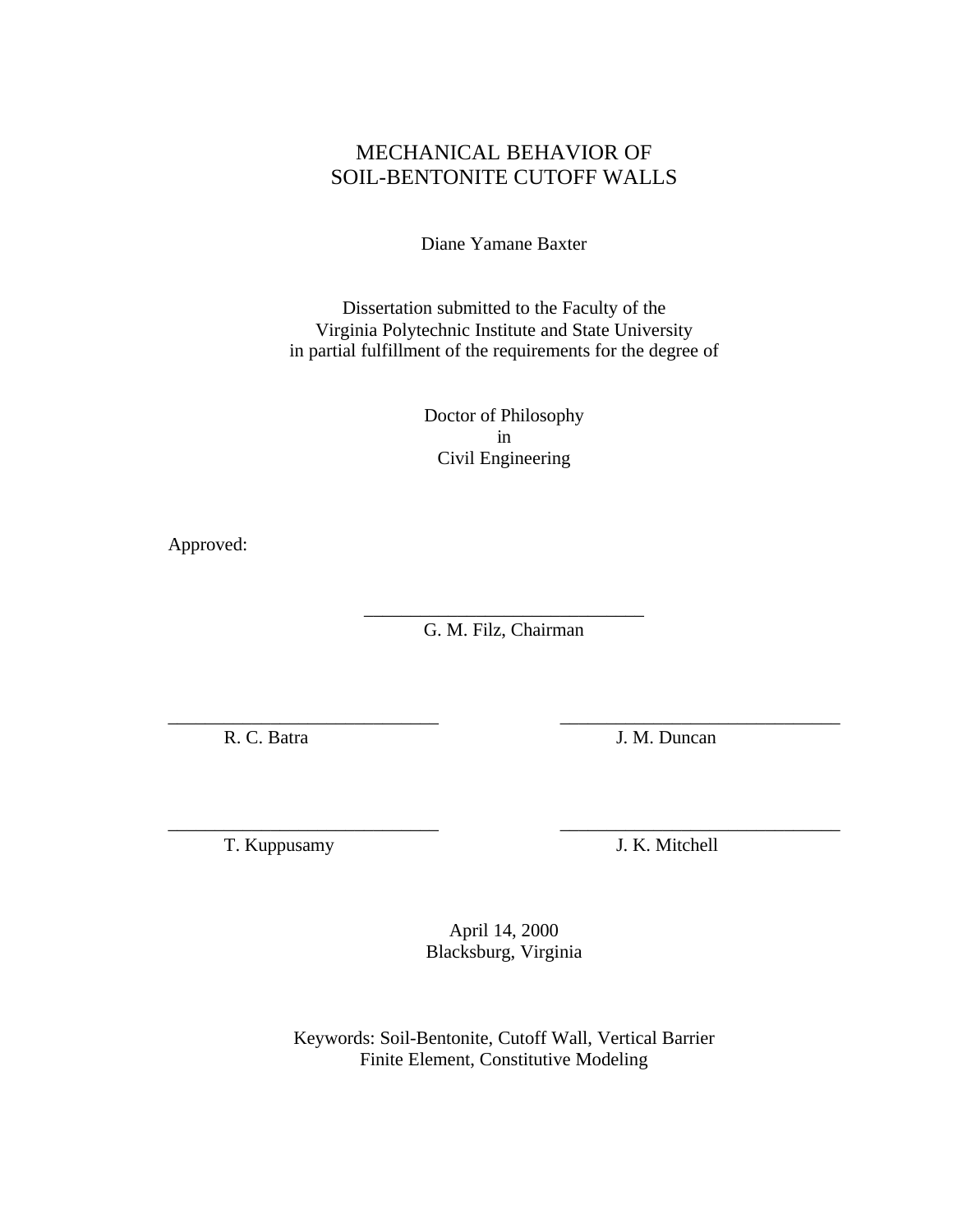### **MECHANICAL BEHAVIOR OF SOIL-BENTONITE CUTOFF WALLS**

Diane Yamane Baxter

### **(ABSTRACT)**

A soil-bentonite cutoff wall is a type of subsurface vertical barrier constructed by backfilling a trench with a mixture of soil, bentonite, and water. Although soil-bentonite cutoff walls are common, their mechanical behavior is not well understood. Current design procedures do not consider the final stress state of the consolidated soil-bentonite backfill or deformations in adjacent ground. The final stress state in the completed wall is important because it influences the hydraulic conductivity of the cutoff (*Barrier* 1995), the cutoff's susceptibility to hydraulic fracture, and the magnitude of deformations adjacent to the cutoff wall. Deformations adjacent to the cutoff wall can be significant and can cause damage to adjacent structures. The objectives of this research are to 1) add to the current body of knowledge of the properties of soil-bentonite mixtures, 2) evaluate constitutive models and select a model to represent soil-bentonite, 3) model a soilbentonite cutoff wall using finite elements, and 4) investigate the influence of several factors on the deformations in adjacent ground.

These objectives were met by first summarizing information from the literature on soilbentonite properties and then performing a laboratory testing program on different soilbentonite mixtures. Five constitutive models were evaluated to determine how well they match the data from the laboratory testing program. A model referred to as the RS model was chosen to best represent soil-bentonite, and provided a good match of the soilbentonite behavior. The RS model, which is a special case of a more complicated existing model, is a non-associative Modified Cam Clay type model that has parameters to change the yield surface and plastic potential surface into ellipses of varying shapes. The RS model was implemented into the finite element program SAGE.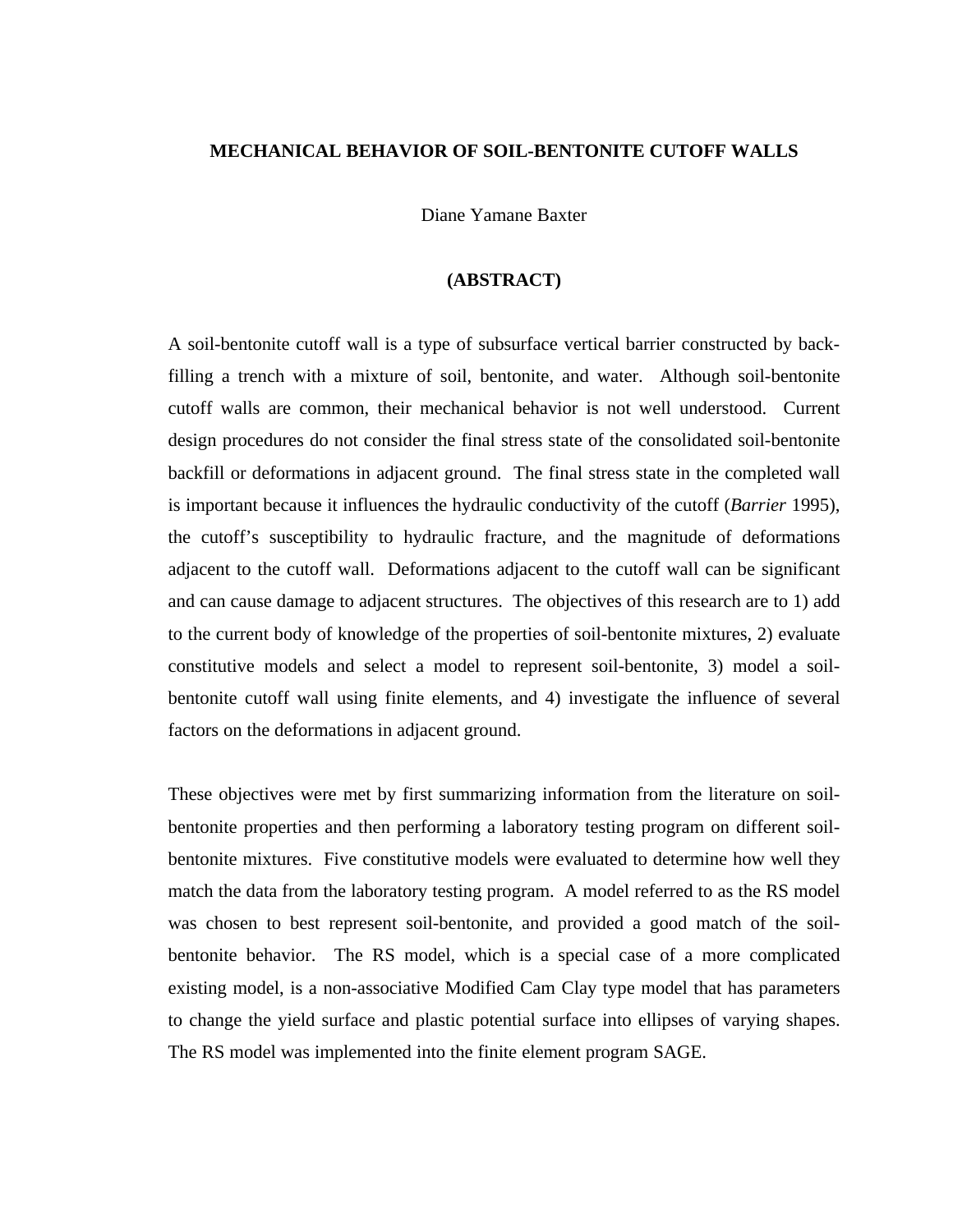A finite element model was developed using SAGE to simulate all stages of construction of a soil-bentonite cutoff wall including excavation of a trench under bentonite-water slurry, replacement of the bentonite-water slurry with soil-bentonite backfill, and consolidation of the soil-bentonite backfill. The model was calibrated with a welldocumented case history, and predicted deformations in adjacent ground were close to measured deformations. Evaluation of the model indicates that there is good confidence in the prediction of deformations in adjacent ground, but there is lower confidence in the predicted stresses in the consolidated soil-bentonite and settlement of the backfill in the trench. A parametric study was then performed using the finite element model assuming sand sites of varying density and OCR. Deformations in adjacent ground were calculated for various soil conditions, soil-bentonite properties, and trench configurations. A correlation was found between maximum calculated settlement in adjacent ground and factor of safety against trench stability during excavation.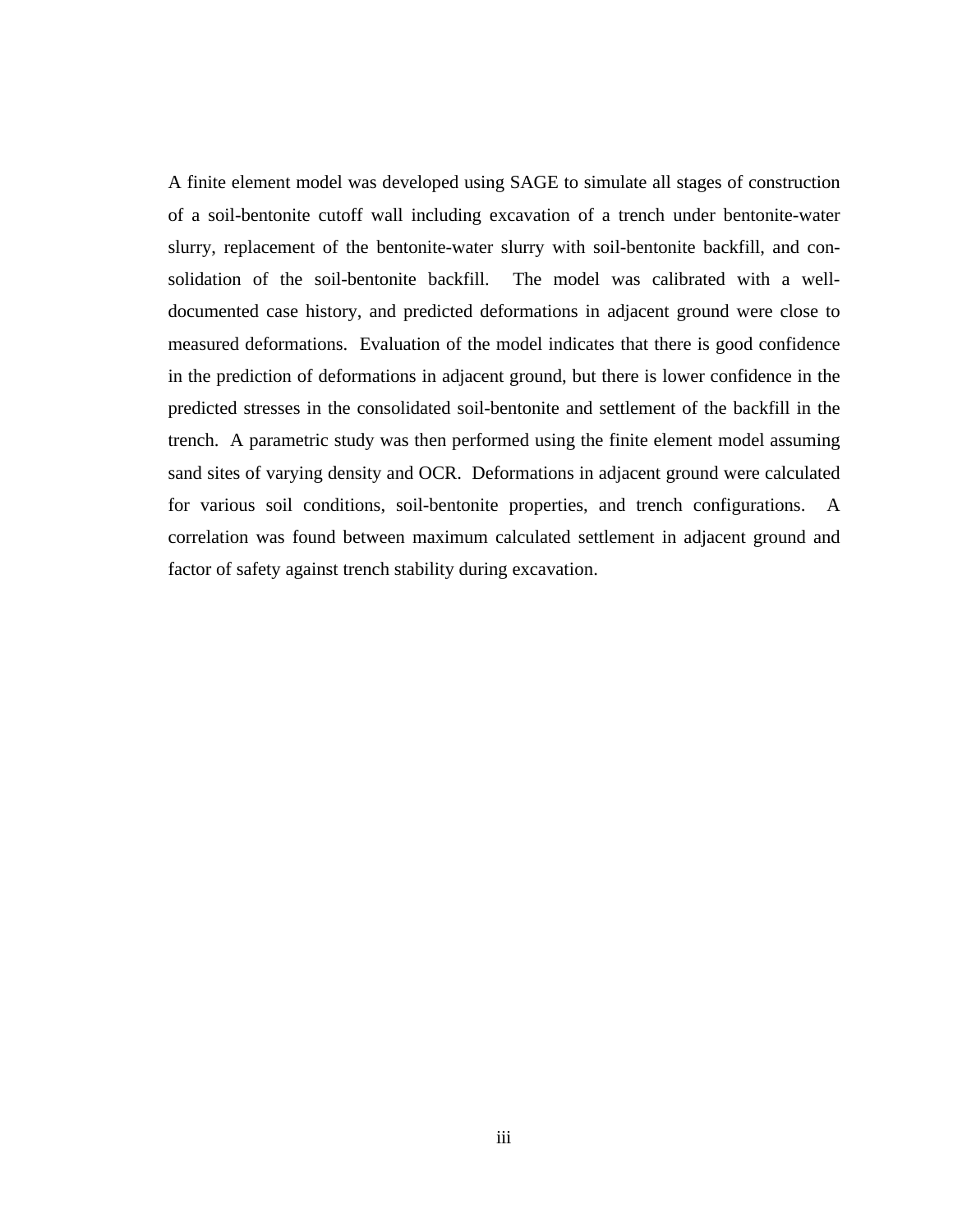#### **ACKNOWLEDGEMENTS**

I would like to express my sincere appreciation to Professor George Filz for asking me to work with him on this very challenging and interesting project and for providing guidance, insight, and support throughout the course of this research. I have learned a lot from his thorough and insightful review of this research and his dedication to producing high quality and practical research.

I would like to thank my committee members Professors Romesh Batra, J. Michael Duncan, T. Kuppusamy, and James K. Mitchell for their advice and suggestions during this research and for providing many engineering tools that I have gathered from their classes.

I received financial support from the Charles E. Via Jr. Department of Civil Engineering in the form of a Via Fellowship and also from a Research Assistantship, which was funded by the National Science Foundation and Woodward-Clyde Consultants. I gratefully acknowledge this support.

I would like to thank many people who provided insight and suggestions on this research and also provided a changing collective of friends who made my stay in Blacksburg, Virginia very enjoyable: John Bonita, Jeremy Britton, Faith Capone, Harry Cooke, Jaco Esterhuizen, Trish Gallagher, Jesús Gómez, Matt Helmers, Wayne Herring, Travis Munson, Kathy Patterson, Carmine Polito, Alan Rauch, and Carol Crawford Smith. I especially want to thank Gerry Heslin and Laura Henry for assistance with the laboratory testing program, Tiffany Adams for collecting information on soil-bentonite cutoff wall case histories, Dave Bentler for providing technical assistance with SAGE and making changes to SAGE, and Guney and Selen Olgun for taking me into their home for my last semester in Blacksburg.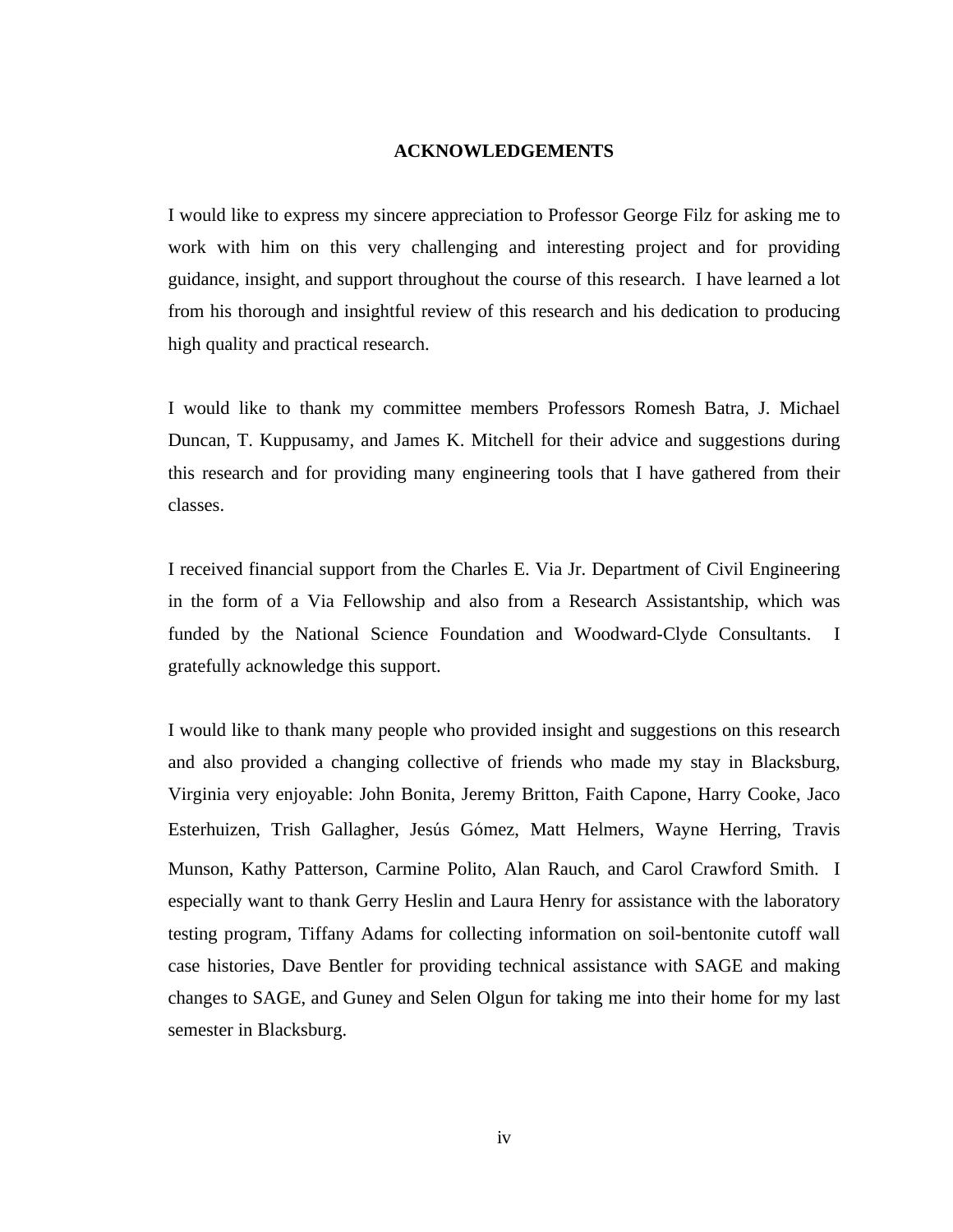I am grateful for the love and support of my Mom and Dad, Barbara and Herbert Yamane, my brother, Stephen, and his wife, Jennifer, my nephews, K.B. and Brett, my godmother, Jan Pavliska, and my Baxter family, Thelma, Dave, and Ian.

Most importantly, I am so grateful and fortunate to be married to the most patient, understanding, loving, wise, and entertaining person that I know. Thank you Chris for literally going through this experience with me.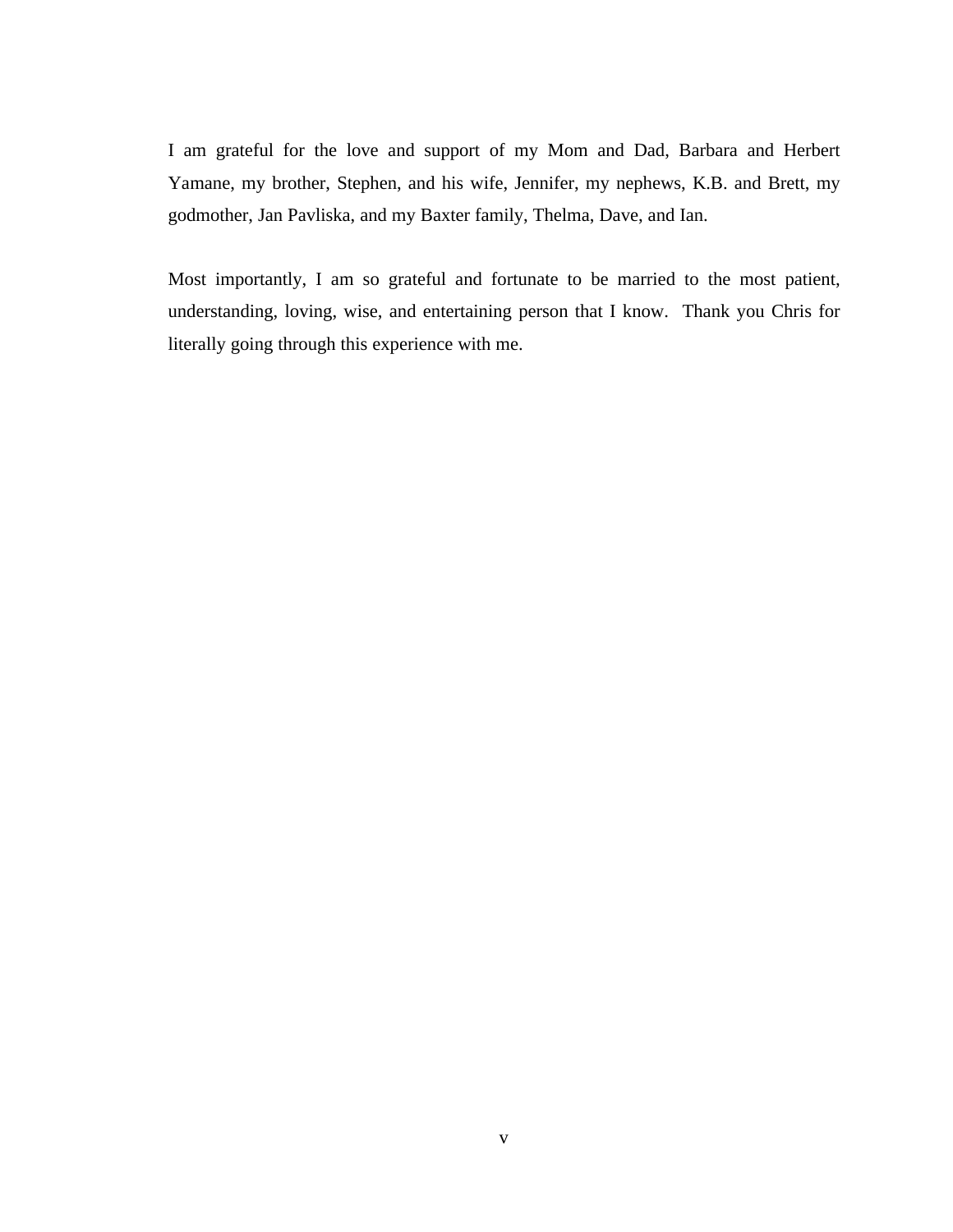# **TABLE OF CONTENTS**

# **[CHAPTER 1 INTRODUCTION](#page-0-0)**

| 1.2 Need for Information on Mechanical Behavior of Soil-Bentonite Cutoff Walls2 |  |
|---------------------------------------------------------------------------------|--|
|                                                                                 |  |
|                                                                                 |  |

### **[CHAPTER 2 LITERATURE REVIEW](#page-0-0)**

| 2.6 Deformations of Soil-Bentonite Cutoff Walls and Adjacent Ground  19 |  |
|-------------------------------------------------------------------------|--|

## **[CHAPTER 3 LABORATORY TESTING PROGRAM](#page-0-1)**

# **[CHAPTER 4 CONSTITUTIVE MODELING FOR SOIL-BENTONITE](#page-0-0)**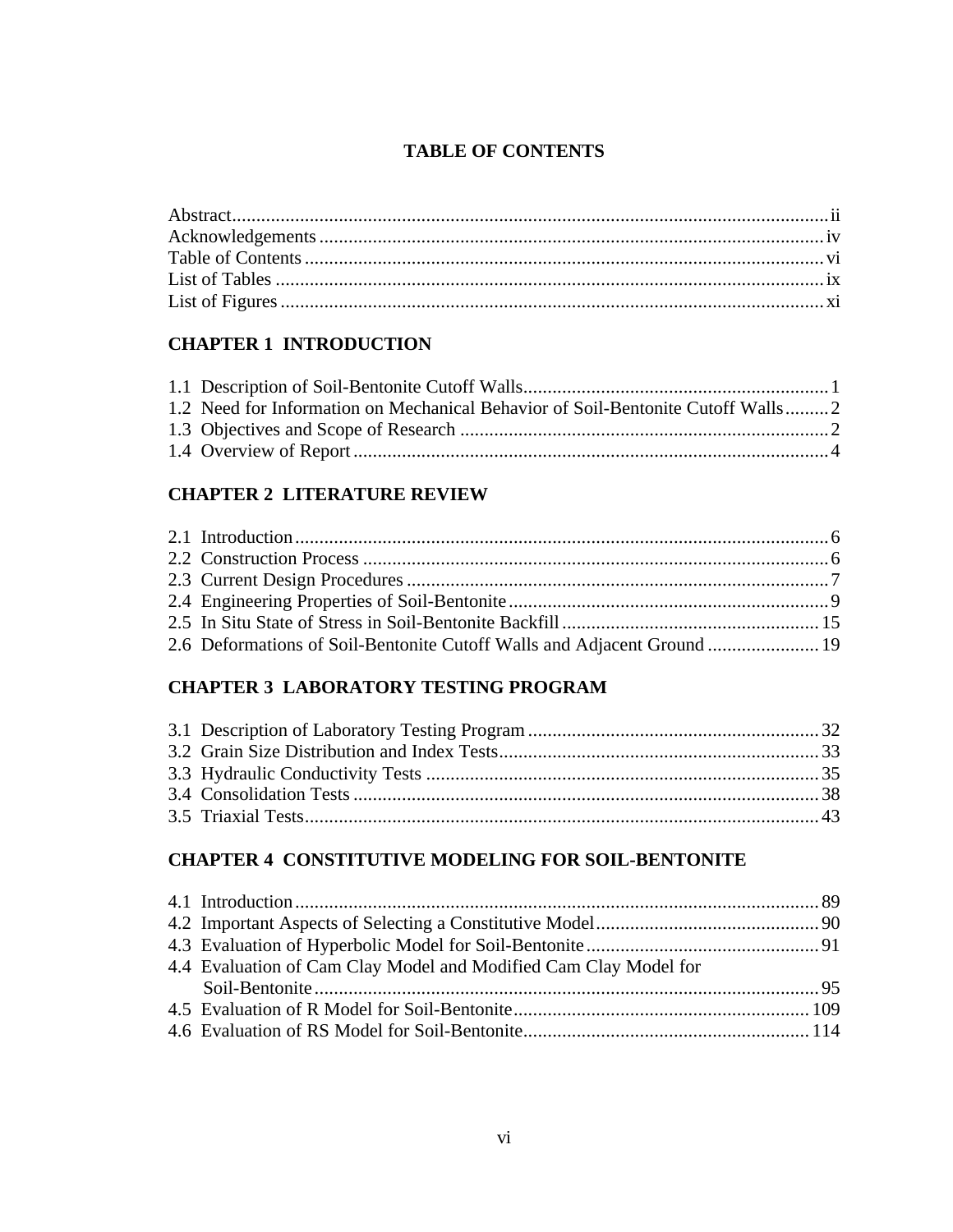### **[CHAPTER 5 CASE HISTORY OF A SOIL-BENTONITE CUTOFF WALL](#page-0-2)**

### **[CHAPTER 6 FINITE ELEMENT MODELING OF A SOIL-BENTONITE](#page-0-3) CUTOFF WALL**

| 6.2 Previous Examples of Finite Element Modeling of Soil-Bentonite Cutoff Walls  179 |  |
|--------------------------------------------------------------------------------------|--|
|                                                                                      |  |
|                                                                                      |  |
|                                                                                      |  |
|                                                                                      |  |
|                                                                                      |  |
|                                                                                      |  |
|                                                                                      |  |

## **[CHAPTER 7 PARAMETRIC STUDY USING FINITE ELEMENT MODEL](#page-0-3)**

## **[CHAPTER 8 SUMMARY AND CONCLUSIONS](#page-0-3)**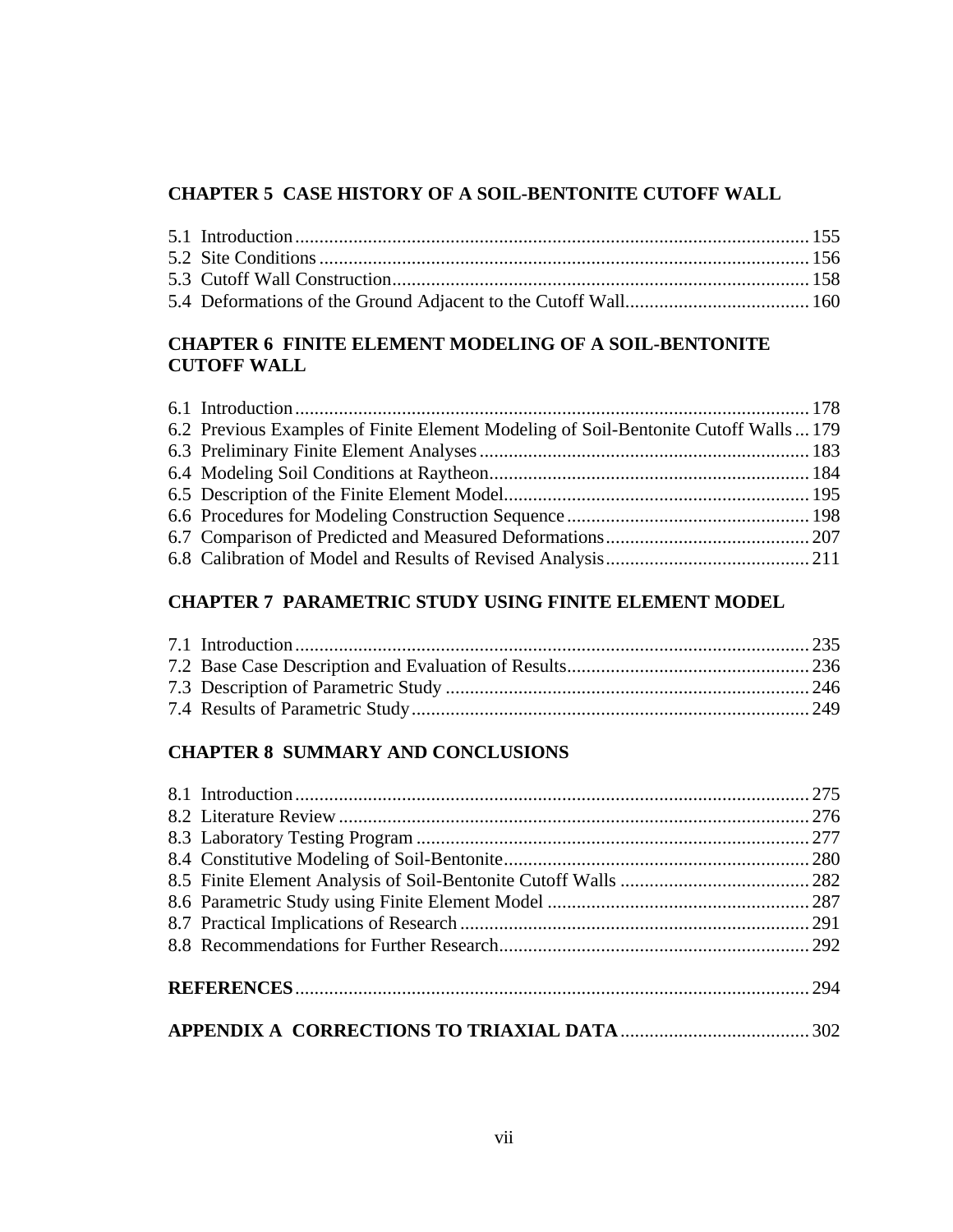| APPENDIX B PRELIMINARY FINITE ELEMENT ANALYSES WITH  |  |
|------------------------------------------------------|--|
|                                                      |  |
|                                                      |  |
|                                                      |  |
|                                                      |  |
| APPENDIX C INPUT DATA FILE FOR CASE HISTORY ANALYSIS |  |
|                                                      |  |
|                                                      |  |
|                                                      |  |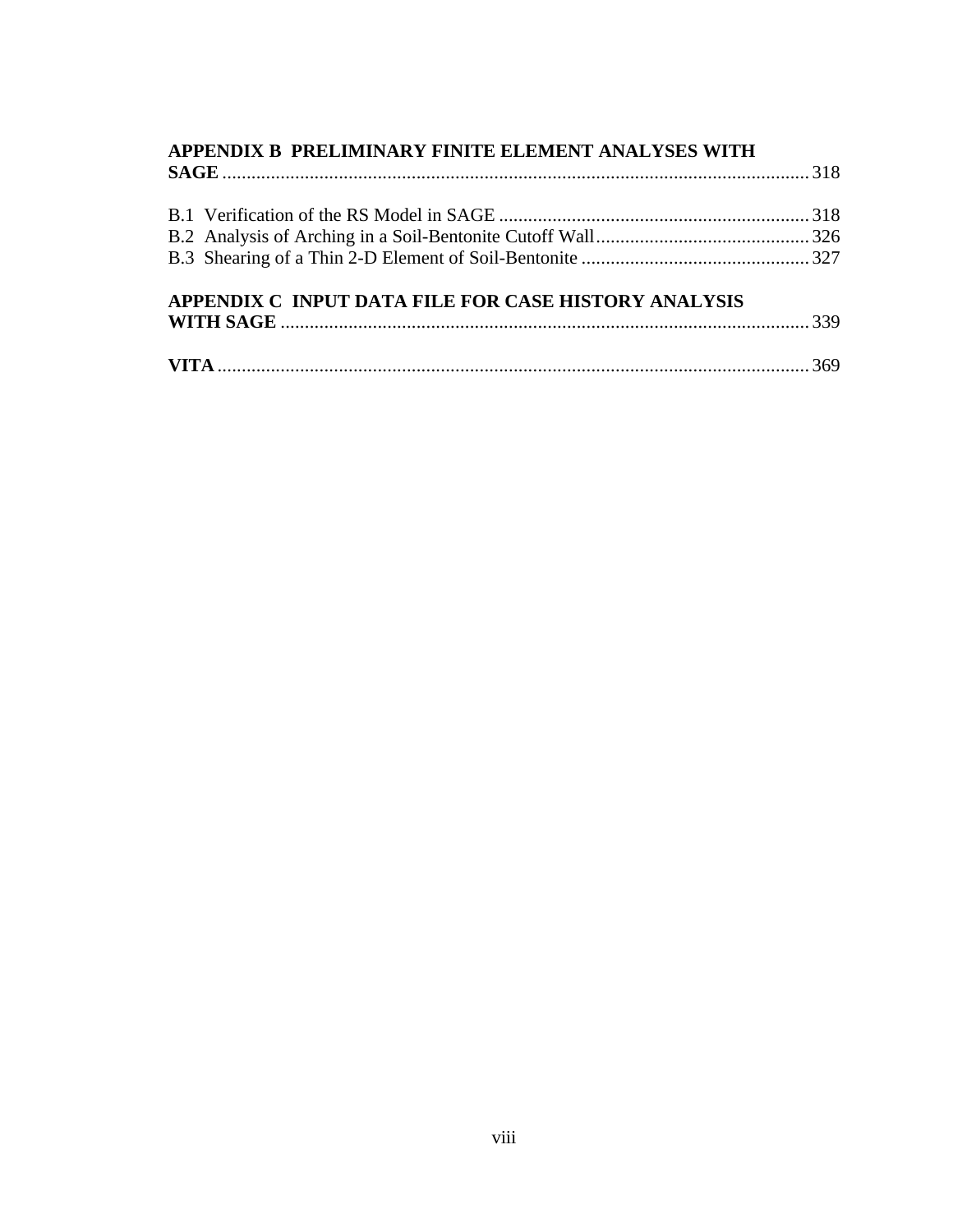# **LIST OF TABLES**

| Table 2.1 Consolidation Data on Various Soil-Bentonite Mixtures (after Khoury et al. |
|--------------------------------------------------------------------------------------|
| Table 2.2 Consolidation Data from Undisturbed Samples (Evans and Cooley 1993) 11     |
| Table 3.1 Index Properties of Soil-Bentonite Mixtures SB1 and SB334                  |
|                                                                                      |
| Table 3.3 Isotropically Consolidated Undrained Triaxial Test Results for SB1  48     |
| Table 3.4 Isotropically Consolidated Undrained Triaxial Test Results for SB3  48     |
|                                                                                      |
|                                                                                      |
| Table 3.7 Isotropically Consolidated Drained Triaxial Test Results for SB1 54        |
| Table 3.8 Isotropically Consolidated Drained Triaxial Test Results for SB3 55        |
|                                                                                      |
|                                                                                      |
| Table 4.2 Cam Clay and Modified Cam Clay Parameter Values for SB1  102               |
|                                                                                      |
|                                                                                      |
|                                                                                      |
| Table 6.1 Soil Parameter Values used in Finite Element Model  188                    |
|                                                                                      |
|                                                                                      |
|                                                                                      |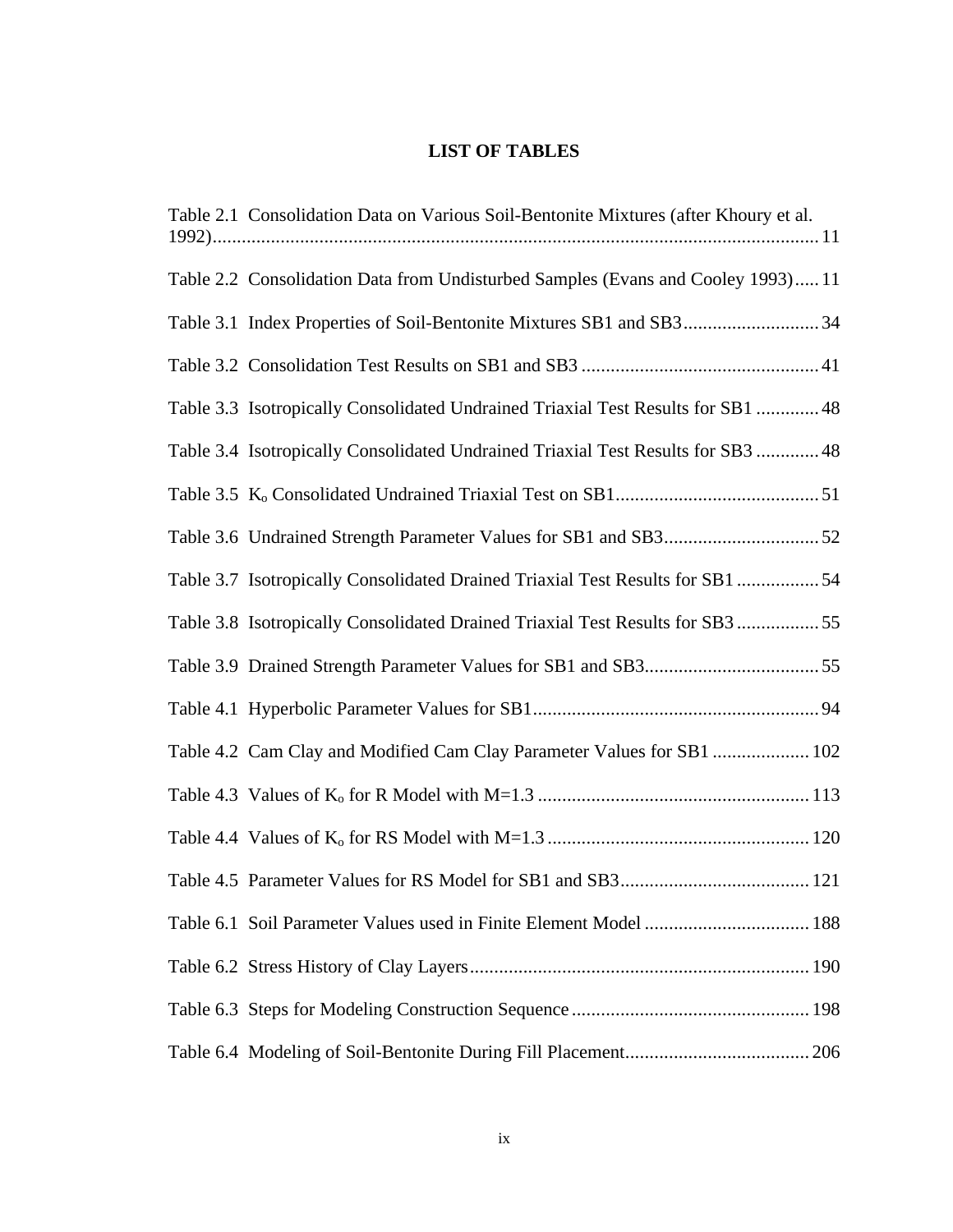| Table 7.4 Soil Parameter Values for Sand used in Parametric Study  248           |  |
|----------------------------------------------------------------------------------|--|
| Table 7.5 Summary of Maximum Deformations in Adjacent Ground for Parametric      |  |
| Table 7.6 Factor of Safety During Excavation and Maximum Settlement Values After |  |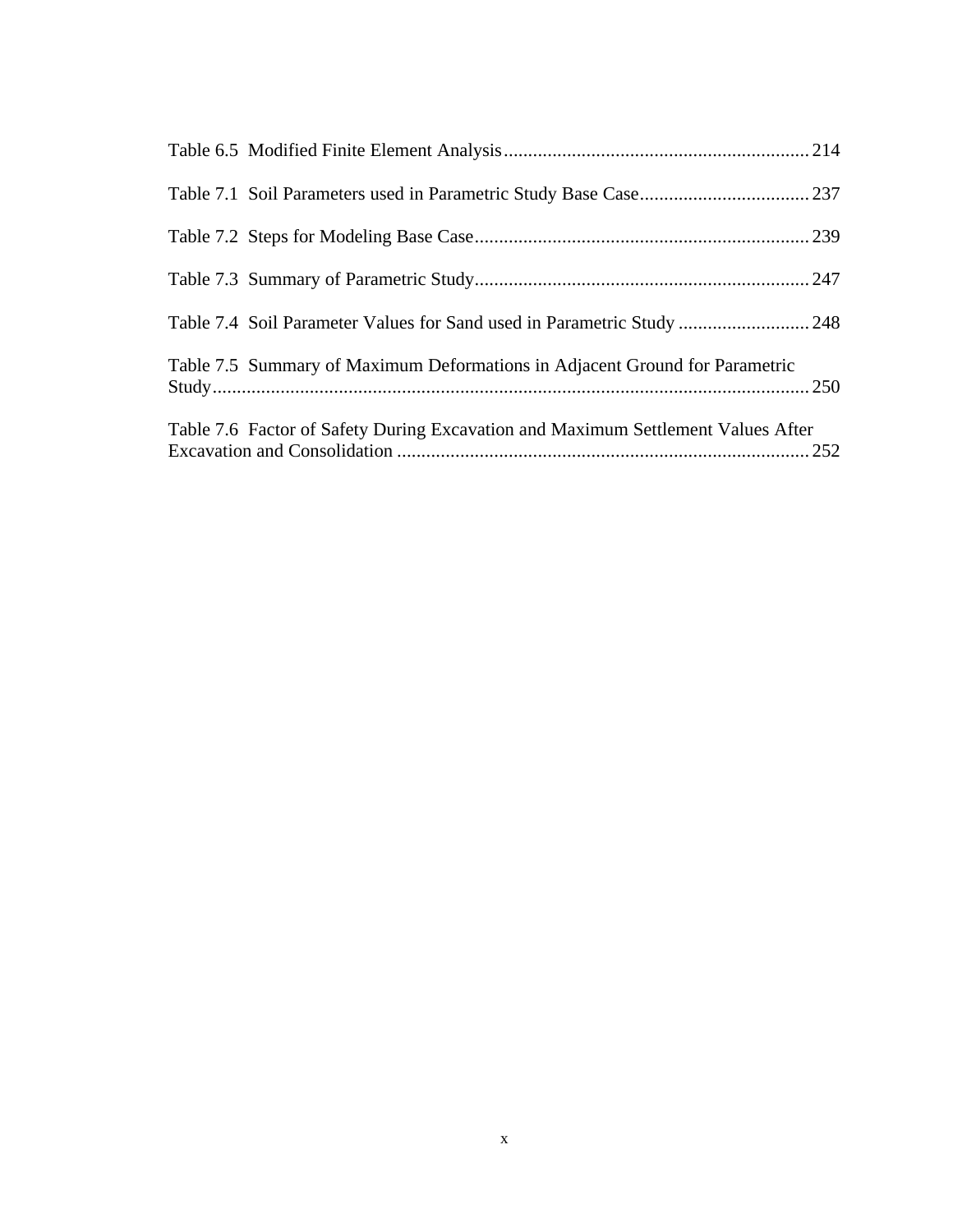# **LIST OF FIGURES**

| Figure 2.1 Soil-Bentonite Cutoff Wall Construction Process (Barrier 1995) 24               |
|--------------------------------------------------------------------------------------------|
| Figure 2.2 Compression Ratio Versus Fines Content for Various Soil-Bentonite Mixtures      |
| Figure 2.3 Triaxial Test Data on Various Soil-Bentonite Mixtures (D'Appolonia              |
| Figure 2.4 Effect of Consolidation Pressure on Hydraulic Conductivity of Soil-Bentonite    |
| Figure 2.5 Theoretical Predictions of Major Principal Effective Stress in a Soil-Bentonite |
| Figure 2.6 Ground Deformations Due to Construction of a Soil-Bentonite Cutoff              |
| Figure 2.7 Ground Settlement Due to Slurry Trench Excavation (Cowland and Thorley          |
| Figure 2.8 Building Settlements Due to Slurry Trench Excavation (Cowland and Thorley       |
|                                                                                            |
| Figure 3.2 Slump Versus Water Content for Various Soil-Bentonite Mixtures57                |
| Figure 3.3 Hydraulic Conductivity Results for Various Soil-Bentonite Mixtures 58           |
|                                                                                            |
|                                                                                            |
|                                                                                            |
|                                                                                            |
|                                                                                            |
|                                                                                            |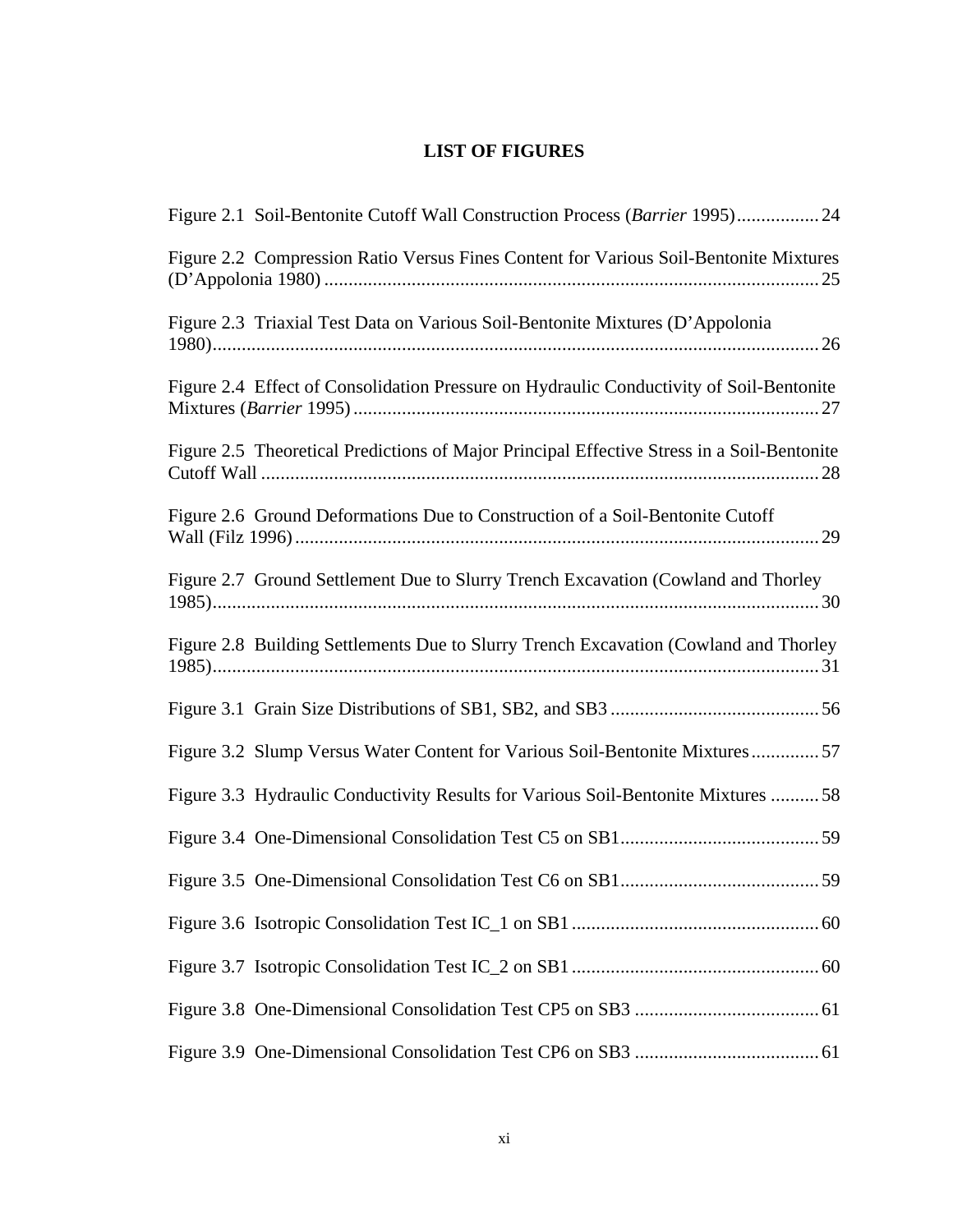| Figure 3.10 Major Principal Effective Stress Versus Void Ratio for Consolidation Tests          |
|-------------------------------------------------------------------------------------------------|
| Figure 3.11 Mean Effective Stress Versus Void Ratio for Consolidation Tests on SB1              |
|                                                                                                 |
|                                                                                                 |
|                                                                                                 |
|                                                                                                 |
|                                                                                                 |
|                                                                                                 |
|                                                                                                 |
|                                                                                                 |
|                                                                                                 |
|                                                                                                 |
| Figure 3.22 Combined Stress Path for K <sub>o</sub> Consolidation Test Ko_2 on SB1 Subsequently |
|                                                                                                 |
|                                                                                                 |
|                                                                                                 |
|                                                                                                 |
|                                                                                                 |
|                                                                                                 |
|                                                                                                 |
|                                                                                                 |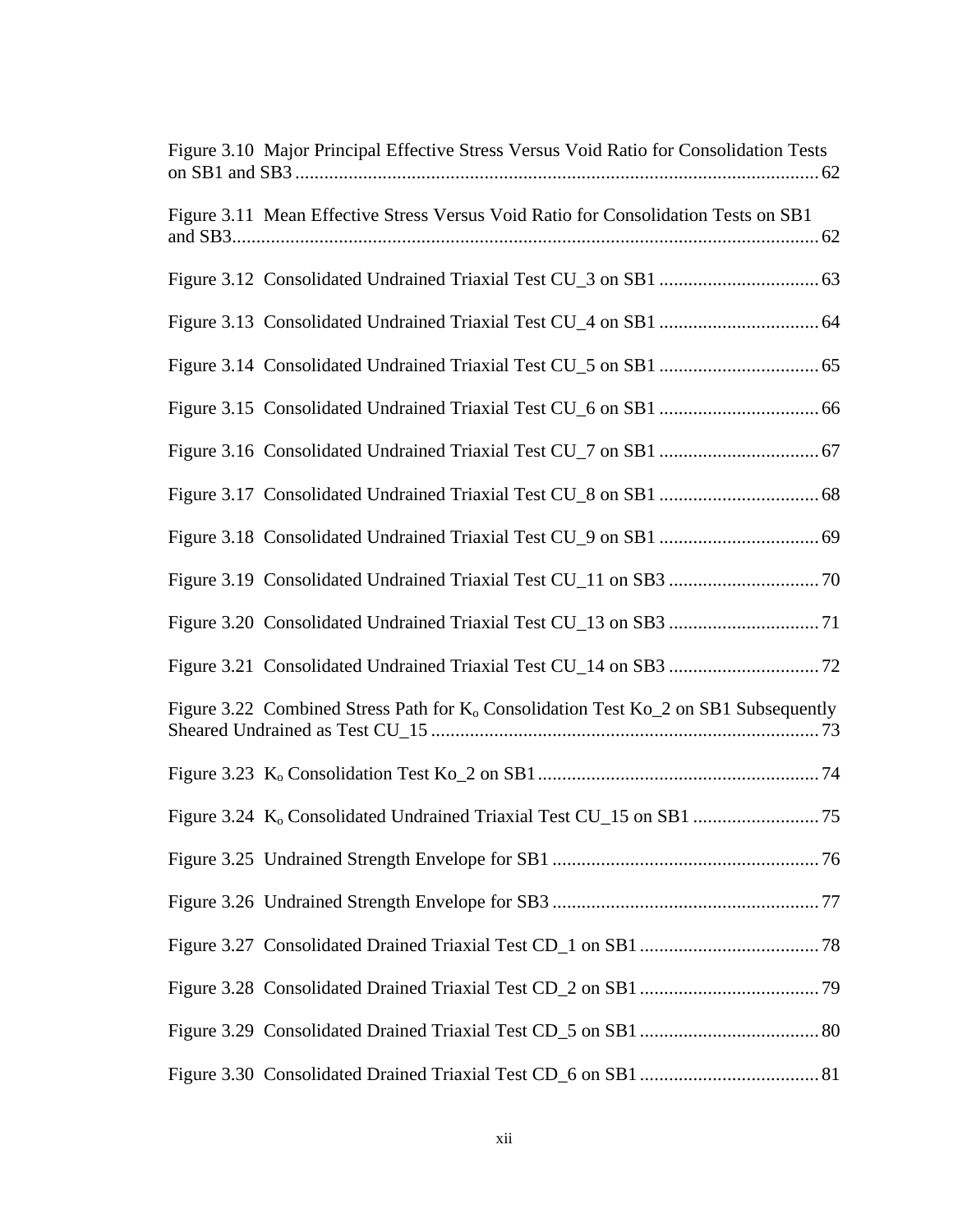| Figure 4.1 Determining Hyperbolic Parameter Values from CD tests on SB1 122       |
|-----------------------------------------------------------------------------------|
| Figure 4.2 Comparison of CD Tests on SB1 and Hyperbolic Model Prediction 123      |
| Figure 4.3 Comparison of One-Dimensional Consolidation Test on SB1 and Hyperbolic |
| Figure 4.4 Properties of Cam Clay Model and Modified Cam Clay Model 125           |
| Figure 4.5 Determining N Parameter of Cam Clay Model for SB1 126                  |
|                                                                                   |
|                                                                                   |
| Figure 4.8 Yield Points for SB1 Normalized by the Mean Consolidation              |
|                                                                                   |
| Figure 4.10 Shape of Yield Functions for SB1 and Cam Clay Models  131             |
| Figure 4.11 Normalized Plots of CU Tests on Normally Consolidated Samples of SB1  |
| Figure 4.12 Normalized Plots of CD Tests on Normally Consolidated Samples of SB1  |
| Figure 4.13 Representative Normalized CU Test of SB1 and Cam Clay Models 134      |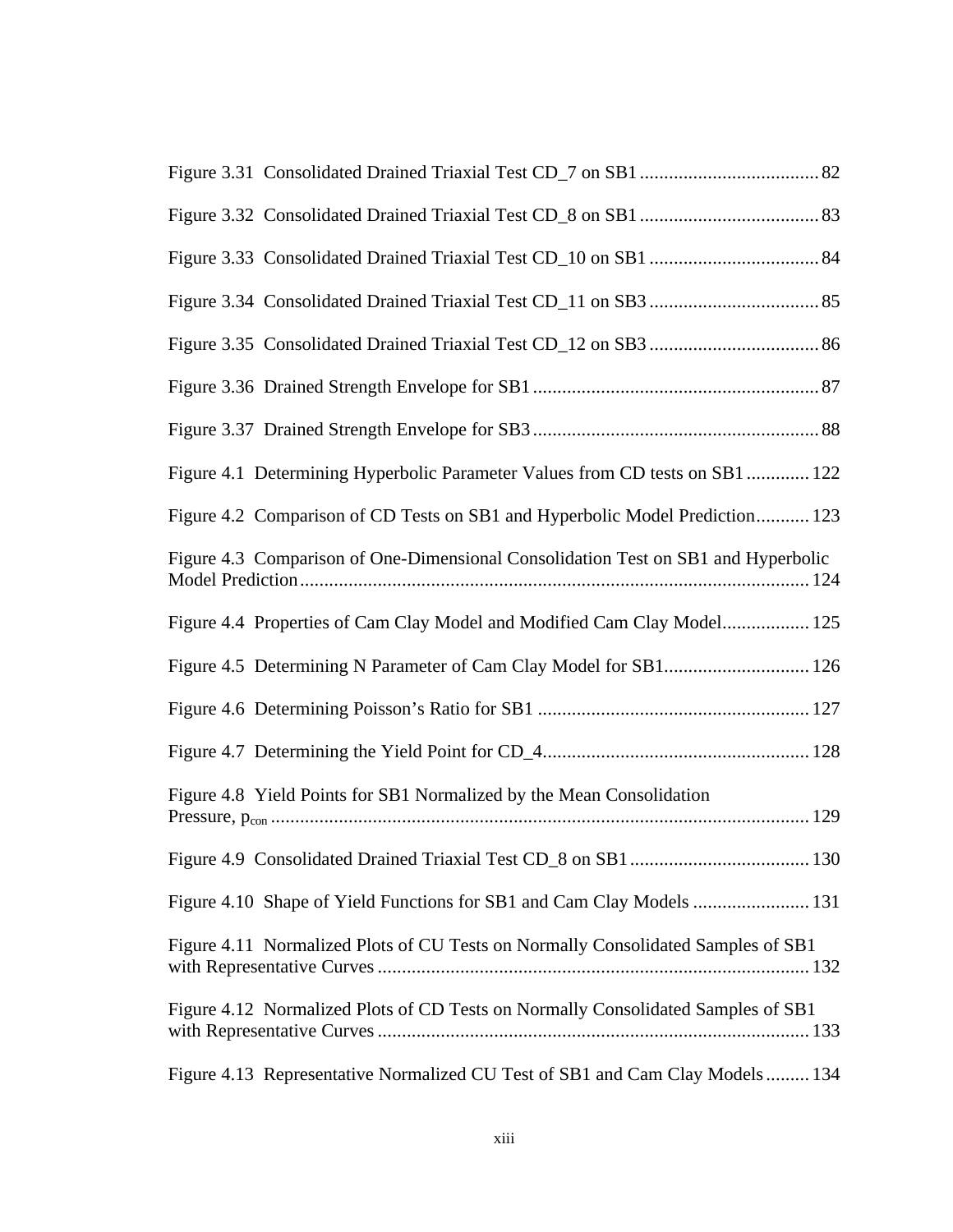| Figure 4.14 Representative Normalized CD Test of SB1 and Cam Clay Models 135                |
|---------------------------------------------------------------------------------------------|
| Figure 4.15 Comparison of One-Dimensional Consolidation Test on SB1 with Modified           |
| Figure 4.16 Comparison of Isotropic Consolidation Test on SB1 with Cam Type                 |
|                                                                                             |
|                                                                                             |
| Figure 4.19 Shape of Yield Functions for SB1 and R Model with Various R and p' <sub>o</sub> |
| Figure 4.20 Representative Normalized CU Test of SB1 and R Model with Varying R             |
| Figure 4.21 Representative Normalized CD Test of SB1 and R Model with Varying R             |
|                                                                                             |
| Figure 4.23 Plastic Strain Increment Vectors for SB1 Plotted at Yield Points  144           |
| Figure 4.24 Estimated Shape of Plastic Potential Function for SB1 145                       |
| Figure 4.25 Points on Plastic Potential Function for SB1 and RS Model Plastic Potential     |
| Figure 4.26 Representative Normalized CU Test of SB1 and RS Model with Varying R            |
| Figure 4.27 Representative Normalized CD Test of SB1 and RS Model with Varying R            |
| Figure 4.28 Representative Normalized CU Test of SB1 and RS Model with Varying S            |
| Figure 4.29 Representative Normalized CD Test of SB1 and RS Model with Varying S            |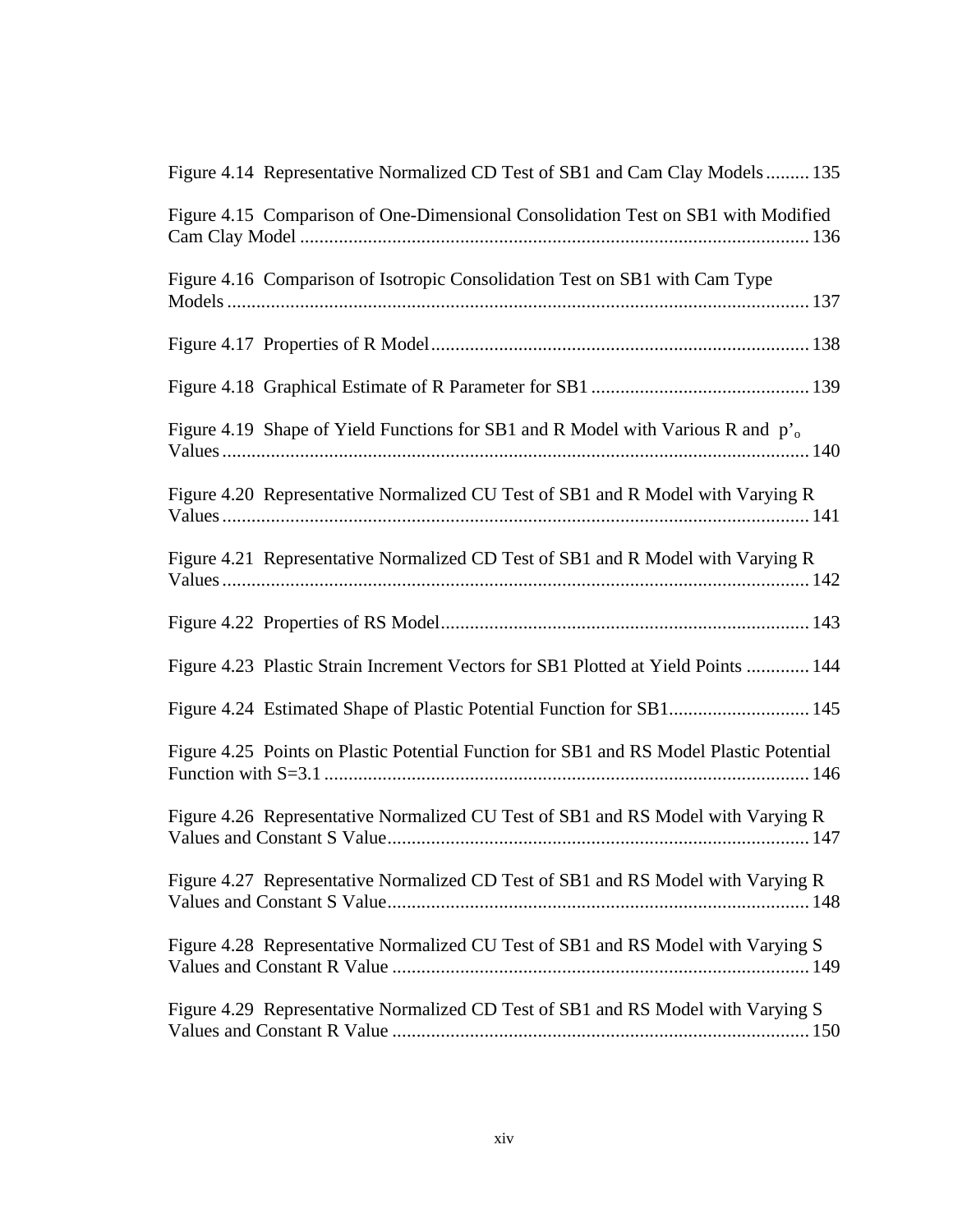| Figure 4.30 Representative Normalized CU Test of SB1 and RS Model with Best Fit R      |
|----------------------------------------------------------------------------------------|
| Figure 4.31 Representative Normalized CD Test of SB1 and RS Model with Best Fit R      |
| Figure 4.32 Representative Normalized CU Test of SB3 and RS Model with Best Fit R      |
| Figure 4.33 Representative Normalized CD Test of SB3 and RS Model with Best Fit R      |
|                                                                                        |
|                                                                                        |
|                                                                                        |
| Figure 5.4 Soil-Bentonite Cutoff Wall Construction at Raytheon (after Burke and        |
| Figure 5.5 Hydraulic Conductivity Tests on Soil-Bentonite (after Burgess et al.        |
| Figure 5.6 Lateral Deformation with Depth at Inclinometer RGI-2 171                    |
| Figure 5.7 Lateral Deformation with Depth at Inclinometer RGI-3  172                   |
| Figure 5.8 Increments of Lateral Deformation at Various Times After Backfill Placement |
| Figure 5.9 Timelines for Excavation Sequence, Groundwater Levels, and Deformations     |
| Figure 5.10 Groundwater Levels at the North Leg of the Cutoff Wall  175                |
| Figure 5.11 Timelines for Excavation Sequence, Groundwater Levels, and Deformation     |
| Figure 5.12 Movements of Adjacent Ground During Soil-Bentonite Cutoff Wall             |
|                                                                                        |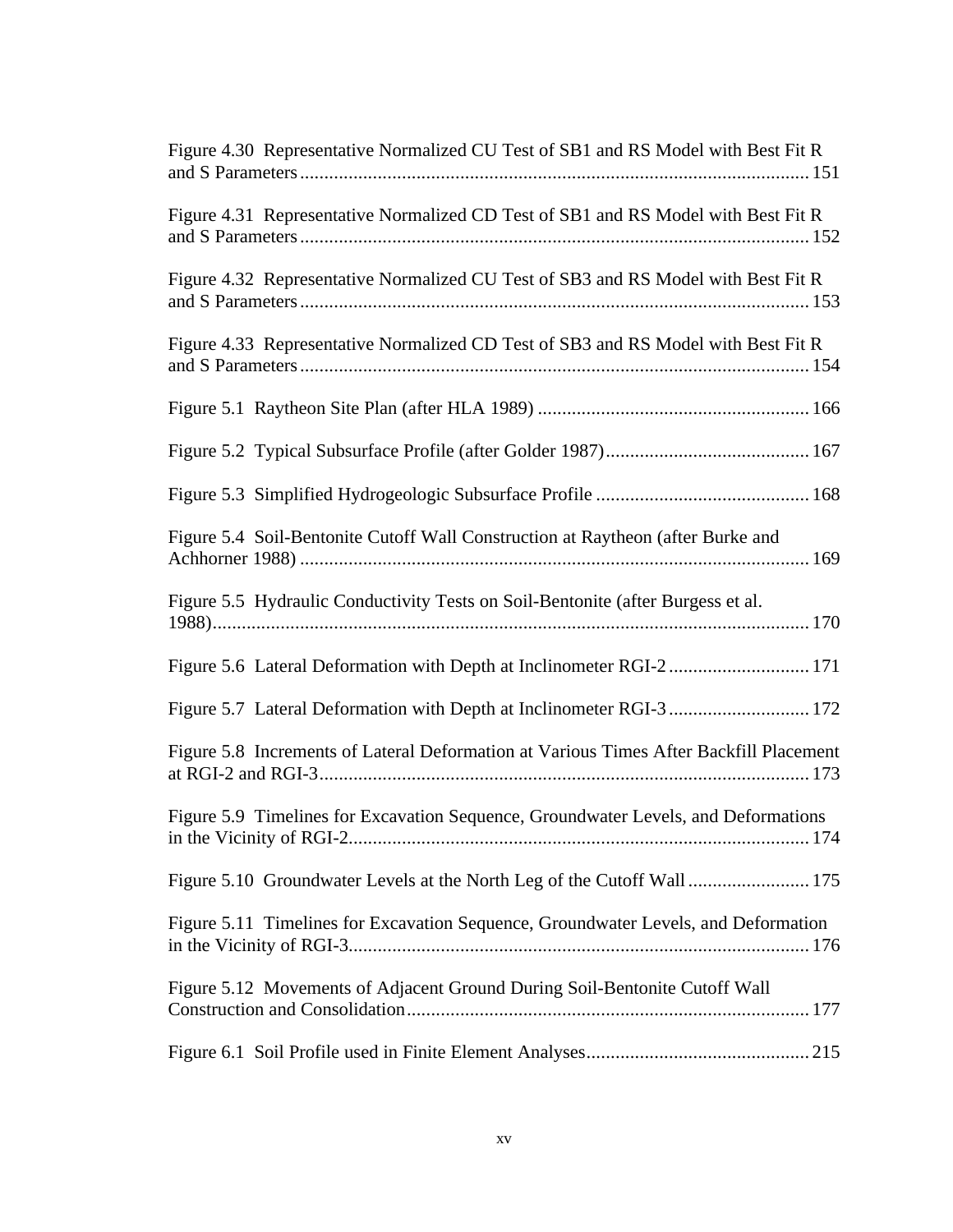| Figure 6.7 Hydraulic Conductivity Tests on Sands and Clays with Values used in       |  |
|--------------------------------------------------------------------------------------|--|
| Figure 6.8 Hydraulic Conductivity Tests on Soil-Bentonite (after Burgess et al.      |  |
| Figure 6.9 Plan of Raytheon Site and Section Analyzed with Finite Element Model  223 |  |
|                                                                                      |  |
| Figure 6.11 Enlargement of Finite Element Mesh Near Soil-Bentonite Cutoff Wall 225   |  |
|                                                                                      |  |
| Figure 6.13 Stress Distributions Applied to Represent Bentonite-Water Slurry  227    |  |
| Figure 6.14 Void Ratio versus Mean Effective Stress for Soil-Bentonite 228           |  |
| Figure 6.15 Schematic of Recently Placed Row of Soil-Bentonite Elements 229          |  |
|                                                                                      |  |
| Figure 6.17 Comparison of Predicted and Measured Incremental Lateral                 |  |
| Figure 6.18 Comparison of Predicted and Measured Total Settlement of Ground Surface  |  |
| Figure 6.19 Revised Model: Predicted and Measured Incremental Lateral                |  |
| Figure 6.20 Revised Model: Predicted and Measured Total Settlement of Ground         |  |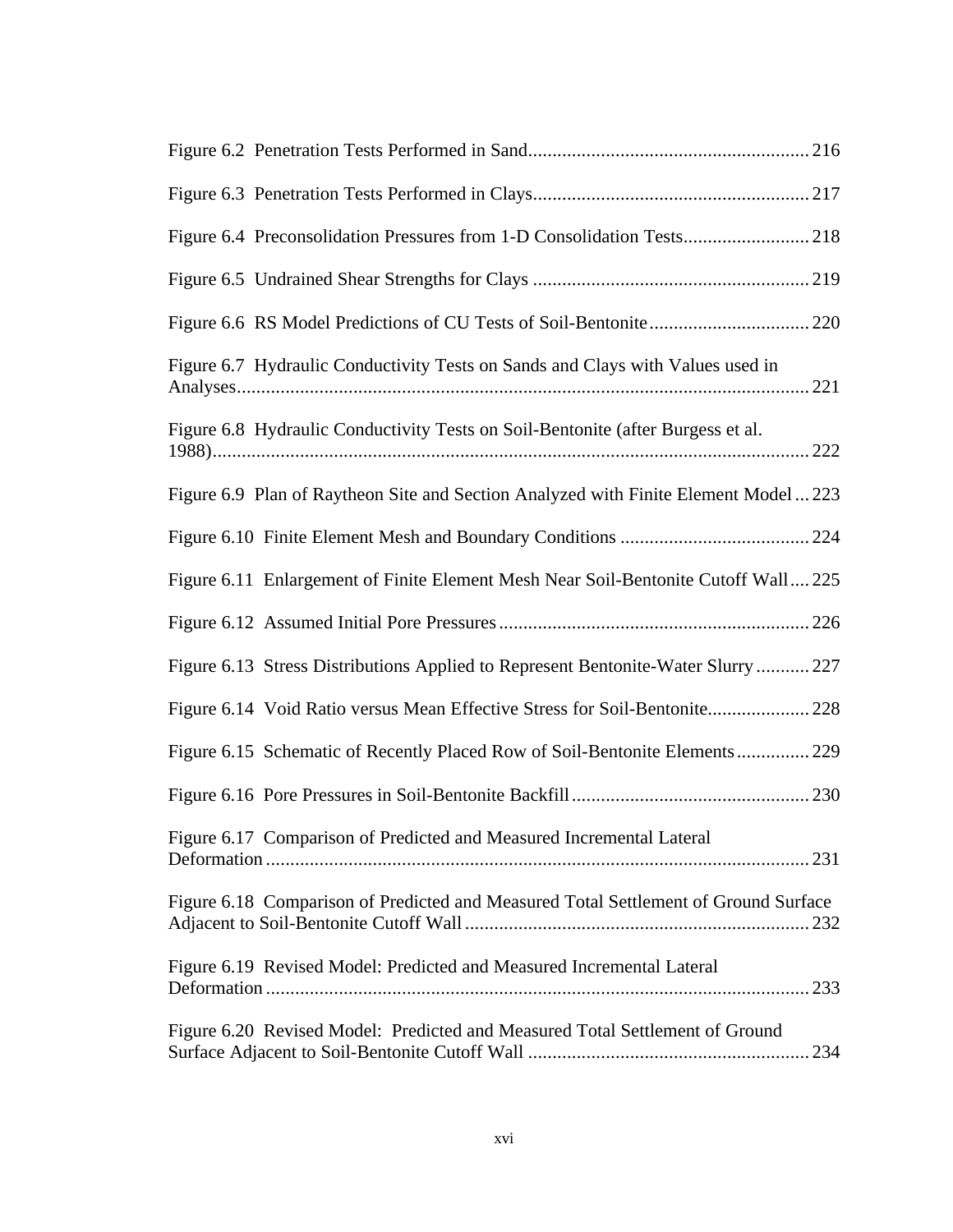| Figure 7.2 Preliminary Analysis: Predicted Lateral Deformations after Excavation 255   |
|----------------------------------------------------------------------------------------|
|                                                                                        |
| Figure 7.4 Base Case: Predicted Lateral Deformations after Excavation  257             |
| Figure 7.5 Base Case: Incremental Lateral Deformation at a Distance of 27 ft from      |
| Figure 7.6 Base Case: Total Lateral Deformation at a Distance of 27 ft from Trench     |
|                                                                                        |
|                                                                                        |
| Figure 7.9 Vertical Effective Stress in Consolidated Soil-Bentonite 262                |
| Figure 7.10 Horizontal Effective Stress in Consolidated Soil-Bentonite 263             |
| Figure 7.11 Stress State for Selected Gauss Points in Consolidated Soil-Bentonite  264 |
| Figure 7.12 Effect of Trench Depth on Deformations in Adjacent Ground 265              |
| Figure 7.13 Effect of Sand Density for OCR=1 on Deformations in Adjacent               |
| Figure 7.14 Effect of OCR of Loose Sand on Deformations in Adjacent Ground 267         |
| Figure 7.15 Effect of OCR of Medium Sand on Deformations in Adjacent Ground  268       |
| Figure 7.16 Effect of OCR of Dense Sand on Deformations in Adjacent Ground 269         |
| Figure 7.17 Effect of Soil-Bentonite R Parameter on Deformations in Adjacent           |
| Figure 7.18 Effect of Soil-Bentonite $\lambda$ Parameter on Deformations in Adjacent   |
| Figure 7.19 Effect of Water Table on Deformations in Adjacent Ground 273               |